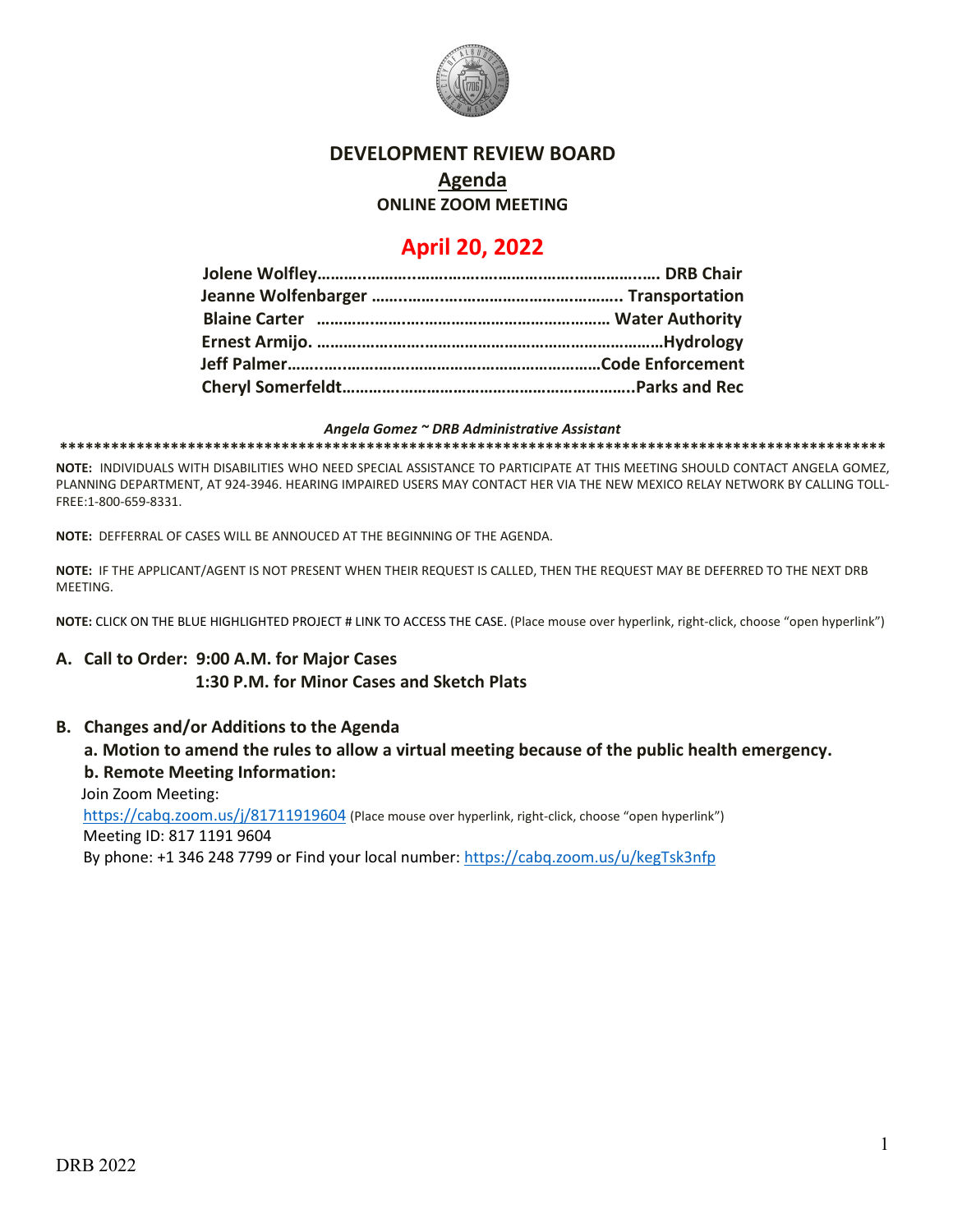### *MAJOR CASES*

| 1. | PR-2021-005628 IDO 2020<br>SD-2021-00214 - PRELIMINARY PLAT | <b>BOHANNAN HUSTON INC.</b> agent for MDS INVESTMENTS,<br>LLC requests the aforementioned action(s) for all or a<br>portion of: TRACT A-1-A-1-A, MESA DEL SOL INNOVATION<br>PARK zoned PC, located on UNIVERSITY BLVD SE between<br><b>RD</b><br>and<br><b>UNIVERSITY</b><br><b>STRYKER</b><br><b>BLVD</b><br>containing<br>approximately 1598.6338 acre(s). (R-14, S-14-17, T-15-<br>17) [Deferred from 11/17/21, 12/8/21, 12/15/21, 1/5/22, 1/12/22, 2/2/22,<br>2/9/22, 3/2/22, 3/9/2, 3/16/22, 3/30/22, 4/13/22]<br><b>PROPERTY OWNERS: MDS INVESTMENTS, LLC</b><br>REQUEST: PRELIMINARY PLAT AND BULK LAND PLAT FOR FUTURE<br>TRACT N AND THE RE-PLAT OF TRACT A-1-A1-A TO DEDICATE RIGHT OF<br>WAY FOR MESA DEL SOL TOWN CENTER.                                           |
|----|-------------------------------------------------------------|---------------------------------------------------------------------------------------------------------------------------------------------------------------------------------------------------------------------------------------------------------------------------------------------------------------------------------------------------------------------------------------------------------------------------------------------------------------------------------------------------------------------------------------------------------------------------------------------------------------------------------------------------------------------------------------------------------------------------------------------------------------------------------|
| 2. | PR-2018-001346<br>SI-2022-00184 - SITE PLAN AMENDMENT       | SUSTAINABILITY ENGINEERING GROUP, LLC requests the<br>aforementioned action(s) for all or a portion of: 1-A, BLOCK<br>29, UNIT B, NORTH ALBUQUERQUE ACRES zoned NR-BP,<br>located on SOUTHEAST CORNER of ALAMEDA BLVD and<br>SAN PEDRO containing approximately 1.001 acre(s). (C-18)<br>[Deferred from 2/16/22, 3/30/22, 4/6/22]<br><b>PROPERTY OWNERS: GREEN JEANS WEST LLC</b><br>REQUEST: SITE PLAN APPLICATION FOR NEW 2-LANE DRIVE THRU<br>RESTAURANT                                                                                                                                                                                                                                                                                                                     |
| З. | PR-2020-003688<br>SD-2021-00196 - PRELIMINARY PLAT          | ISAACSON & ARFMAN INC. - FRED ARFMAN/IAN<br>ANDERSON agent for GREATER ALBUQUERQUE HABITAT<br>FOR HUMANITY - DOUG CHAMPLIN/BILL REILLY requests<br>the aforementioned action(s) for all or a portion of: LOTS<br>42 THRU 55, DAVID-PEREA-COURSON SUBDIVISION zoned<br>R-1B, located at 62 <sup>nd</sup> ST NW between CLOUDCROFT RD<br>NW and COORS BLVD NW containing approximately 2.13<br>acre(s). (J-11) [Deferred from 11/3/21, 11/17/21, 12/1/21, 12/15/21,<br>1/12/22, 2/2/22, 3/2/22, 4/6/22]<br><b>PROPERTY OWNERS:</b> GREATER ALBUQUERQUE HABITAT FOR<br>HUMANITY, LONNIE YANES<br>REQUEST: NEW SINGLE-FAMILY RESIDENTIAL DEVELOPMENT. PLAT<br>WILL REVISE CURRENT LOT LINES, DEDICATE NEW PUBLIC RIGHT OF<br>WAY AND NEW EASEMENTS ASSOCIATED WITH THE DEVELOPMENT. |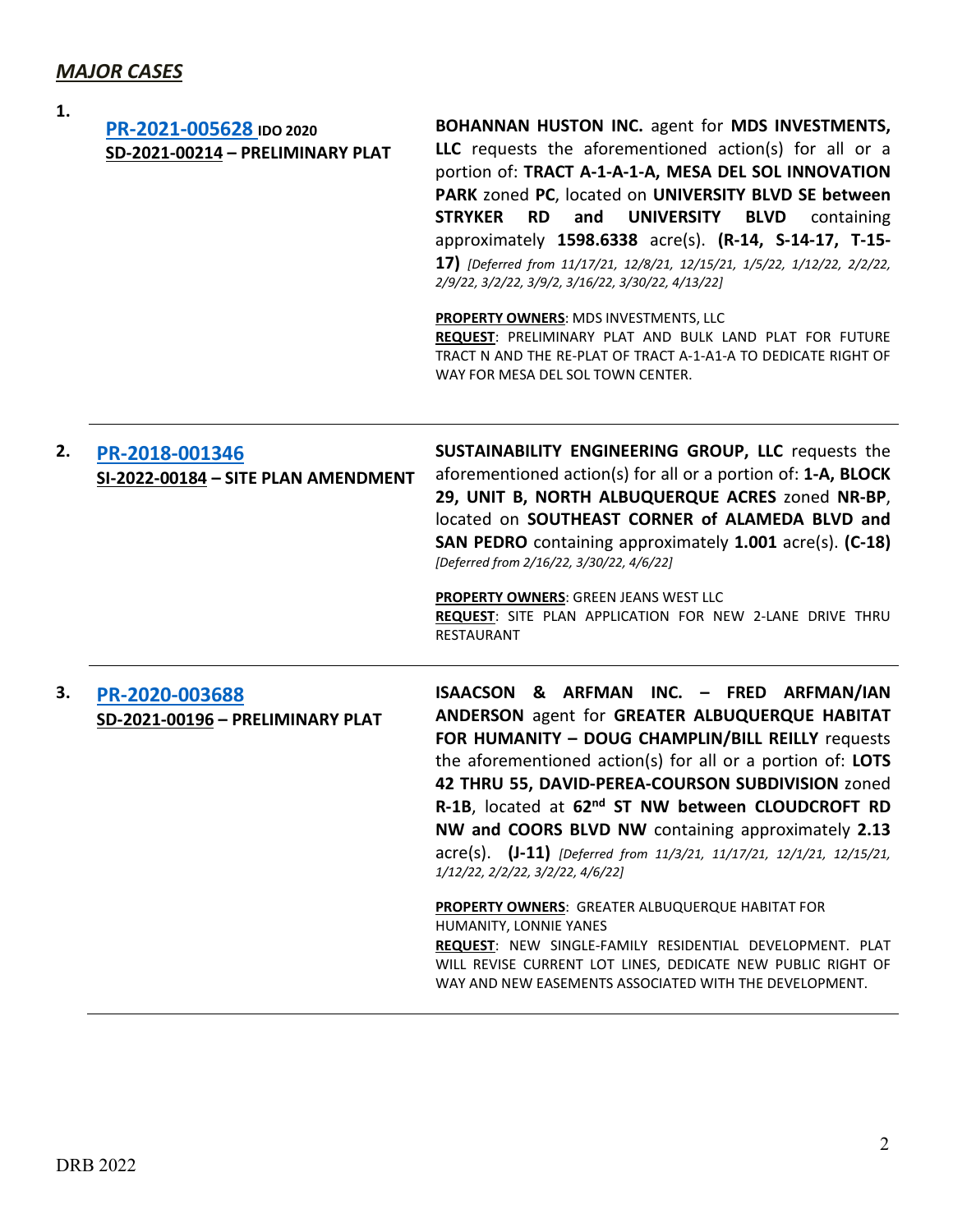### *MINOR CASES – TO BE HEARD BEGINNING AT 1:30 pm*

| 4. | PR-2019-003092<br>SD-2022-00009 - PRELIMINARY/FINAL<br><b>PLAT</b>                          | TIERRA WEST, LLC agent for SWCW LLC requests the<br>aforementioned action(s) for all or a portion of: LOT 9-A<br>REPLAT OF LOTS 9 & 10, BLOCK 32, RIDGECREST ADDITION<br>zoned MX-M, located at 1425 SAN MATEO BLVD between<br>SAN MATEO BLVD and GIBSON BLVD containing<br>approximately 0.28 acre(s). (L-17) [Deferred from 2/2/22, 2/16/22,<br>3/2/22, 3/9/22, 3/30/22, 4/13/22]<br><b>PROPERTY OWNERS: SWCW LLC</b><br>REQUEST: MINOR PRELIMINARY/FINAL PLAT REVIEW                                                                                                                                                     |
|----|---------------------------------------------------------------------------------------------|-----------------------------------------------------------------------------------------------------------------------------------------------------------------------------------------------------------------------------------------------------------------------------------------------------------------------------------------------------------------------------------------------------------------------------------------------------------------------------------------------------------------------------------------------------------------------------------------------------------------------------|
| 5. | PR-2022-006762<br>SD-2022-00043 - PRELIMINARY/FINAL<br><b>PLAT</b>                          | ALDRICH LAND SURVEYING - TIM ALDRICH agent for<br>STEVEN R. CHAMBERLIN AND SUSAN CHAMBERLIN<br>requests the aforementioned action(s) for all or a portion<br>of: LOT 2, ALVARADO GARDENS zoned R-A, located at 2217<br>MATTHEW AVE NW between HARVEST LANE NW and<br><b>CORIANDA CT NW</b> containing approximately 0.5327<br>acres(s). (G-13) [Deferred from 3/30/22, 4/13/22]<br>PROPERTY OWNERS: CHAMBERLIN STEVEN R & SUSAN<br>REQUEST: DIVIDE LOT 24 INTO 2 TRACTS, GRANT PRIVATE ACCESS<br>EASEMENT, PRIVATE SANITARY SEER AND WATER SERVICE EASEMENT<br>AND PUBLIC UTILITY EASEMENT<br>DEFERRED TO APRIL 27TH, 2022. |
| 6. | PR-2021-006297<br>(AKA: PR-2021-006287)<br>SD-2022-00039 - PRELIMINARY/FINAL<br><b>PLAT</b> | <b>COMMUNITY SCIENCES CORPORATION agent for RACHEL</b><br>MATTHEW DEVELOPMENT CORPORATION & THE SANTA<br><b>BARBARA HOMEOWNERS ASSOCIATION/ELISA CARDENAS</b><br>requests the aforementioned action(s) for all or a portion<br>of: LOT 2 BLOCK 16, SANTA BARBARA SUBDIVISION zoned<br>R-T, located at 7300 SANTA BARBARA RD near RANCHO DE<br>PALOMAS RD NE containing approximately 0.4784 acre(s).<br>(D-16) [Deferred from 3/9/22, 4/6/22]<br><b>PROPERTY OWNERS:</b> SANTA BARBARA HOMEOWNERS ASSOCIATION<br><b>REQUEST: SUBDIVIDE ONE LOT INTO FOUR LOTS</b>                                                           |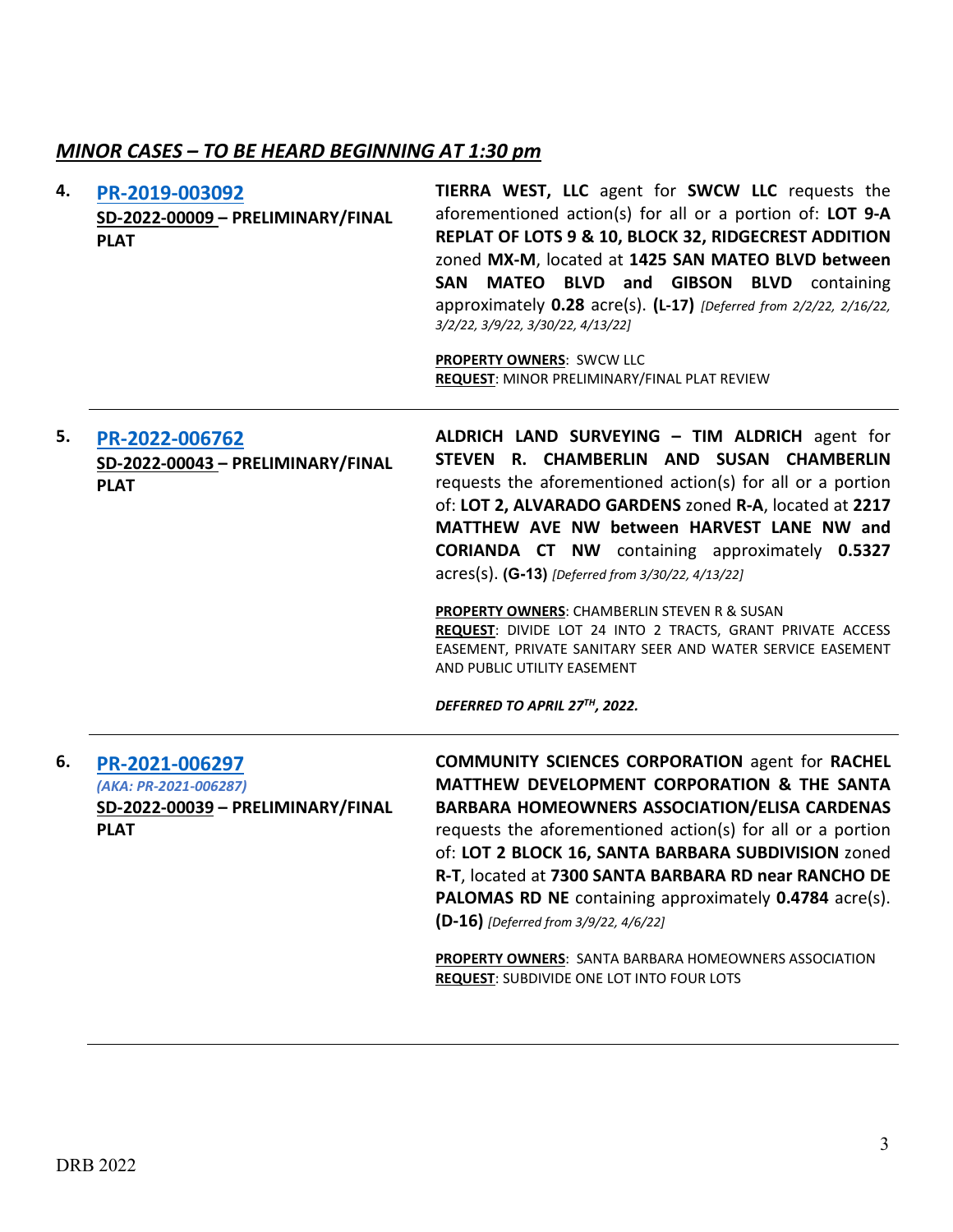| 7. | PR-2019-002874<br>SD-2022-00059 - EXTENSION OF<br><b>INFRASTRUCTURE IMPROVEMENTS</b><br><b>AGREEMENT</b> | <b>BRAD ALLEN</b> requests the aforementioned action(s) for all<br>or a portion of: TRACTS A THRU C, COTTONWOOD POINTE<br>zoned MX-L, located at 9651 IRVING BLVD between<br><b>IRVING BLVD and EAGLE RANCE RD NW containing</b><br>approximately $6.7675$ acre(s). $(B-13)$ [Deferred from 4/13/22]<br><b>PROPERTY OWNERS: EAGLE VISTA LLC ATTN: BRAD B ALLEN</b><br><b>REQUEST: EXTENSION OF INFRASTRUCTURE IMPROVEMENTS</b><br>AGREEMENT |
|----|----------------------------------------------------------------------------------------------------------|---------------------------------------------------------------------------------------------------------------------------------------------------------------------------------------------------------------------------------------------------------------------------------------------------------------------------------------------------------------------------------------------------------------------------------------------|
| 8. | PR-2021-005089<br>SD-2022-00037 - PRELIMINARY/FINAL<br><b>PLAT</b>                                       | <b>SUPREME INVESTMENTS, LLC</b> requests the aforementioned<br>action(s) for all or a portion of: LOT 2, PLAT OF FAITH<br>ADDITION zoned MX-T, located at 4700 EUBANK BLVD NW<br>between OSUNA RD. and LAGRIMA DE ORO RD containing<br>approximately $2.3467$ acre(s). $(F-21)$ [Deferred from 3/9/22,<br>3/30/22, 4/13/22]<br><b>PROPERTY OWNERS: LUCERO STEVE &amp; HOPE</b><br><b>REQUEST: SUBDIVIDE EXISTING PARCEL INTO TWO TRACTS</b> |

### *SKETCH PLATS*

| 9.  | PR-2022-006847<br>PS-2022-00070 - SKETCH PLAT | ISAACSON & ARFMAN, INC./FRED ARFMAN agent for<br><b>MATTHEW C. SANCHEZ</b> requests the aforementioned<br>action(s) for all or a portion of: <b>EAST</b> $\frac{1}{2}$ OF LOT 14 &<br>VACATED PORTION OF DURANES DITCH, ALVARADO<br>GARDENS zoned R-A, located at 2818 CAMPBELL RD NW<br>between CAMPBELL RD NW and MANCHA containing<br>approximately $1.2949$ acre(s). (G-12) |
|-----|-----------------------------------------------|---------------------------------------------------------------------------------------------------------------------------------------------------------------------------------------------------------------------------------------------------------------------------------------------------------------------------------------------------------------------------------|
|     |                                               | <b>PROPERTY OWNERS: SANCHEZ MATTHEW C &amp; MCALERNEY CRYSTAL</b><br><b>REQUEST: SKETCH PLAT REVIEW AND COMMENT</b>                                                                                                                                                                                                                                                             |
| 10. | PR-2022-006841<br>PS-2022-00061 - SKETCH PLAT | <b>EQUITERA REGENERATIVE DESIGN</b> agent for VETRI<br><b>MANAGEMENT INC.</b> requests the aforementioned action(s)<br>for all or a portion of: LOTS 1, 2 & 5, BLOCK 3, SIGMA CHI<br>zoned R-MH, located at 1801 MESA VISTA NE between<br>MESA VISTA and LOMAS BLVD containing approximately<br>$0.47$ acre(s). $(J-15)$                                                        |
|     |                                               | PROPERTY OWNERS: TOGA GROUP LLC C/O CLT LLC<br>REQUEST: SKETCH PLAT REVIEW AND COMMENT                                                                                                                                                                                                                                                                                          |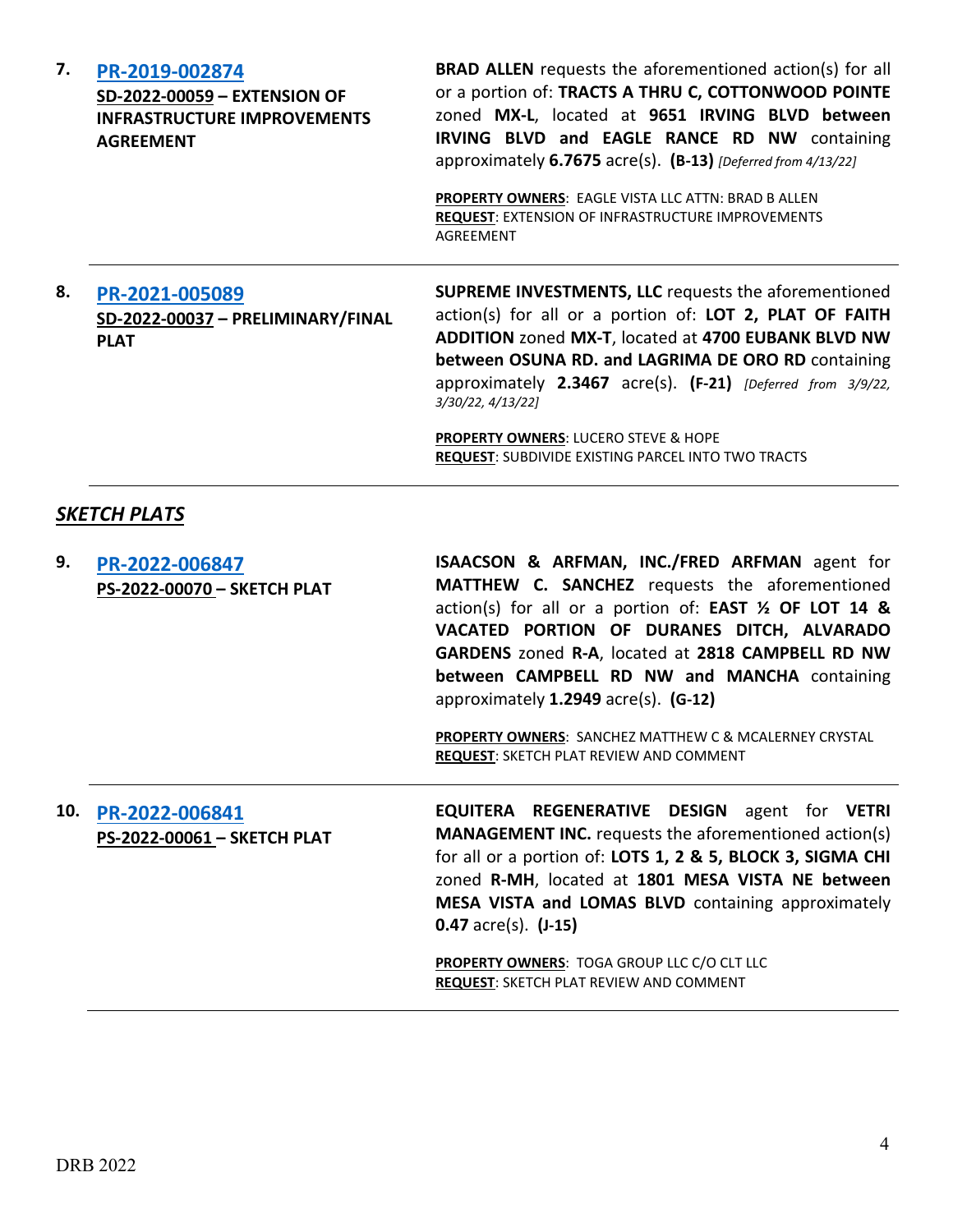| 11. | PR-2022-006844<br>PS-2022-00066 - SKETCH PLAT | <b>REMBE URBAN DESIGN &amp; DEVELOPMENT</b> requests the<br>aforementioned action(s) for all or a portion of: TRACT 106-<br>A, 107B AND 107C, REMBE PROPERTIES zoned MX-M/R-A,<br>located at 1701/1623 CENTRAL AVE NW between LAGUNA<br>BLVD and RANCHO SECO RD containing approximately<br>$0.58$ acre(s). $(J-13)$<br>PROPERTY OWNERS: REMBE PROPERTIES LLC C/O JAY REMBE<br><b>REQUEST: TRACT CONSOLIDATION</b> |
|-----|-----------------------------------------------|--------------------------------------------------------------------------------------------------------------------------------------------------------------------------------------------------------------------------------------------------------------------------------------------------------------------------------------------------------------------------------------------------------------------|
| 12. | PR-2022-006846<br>PS-2022-00068 - SKETCH PLAT | NOVUS PROPERTIES LLC, / MICHAEL MONTOYA, TRULA<br>HOWE requests the aforementioned action(s) for all or a<br>portion of: LOT A-2-B-1, FOUNTAIN HILLS PLAZA zoned<br>NR-C, located on NUNZIO AVE NW near PARADISE BLVD<br>NW containing approximately 4.2546 acre(s). (C-12)<br>PROPERTY OWNERS: NOVUS PROPERTIES LLC<br>REQUEST: SUBDIVIDE ONE EXISTING LOT INTO 2 NEW LOTS                                        |
| 13. | PR-2022-006843<br>PS-2022-00063 - SKETCH PLAT | <b>STEVEN CARNEY</b> requests the aforementioned action(s) for<br>all or a portion of: LOT 3, BLOCK 1 UNIT 3, NORTH<br>ALBUQUERQUE ACRES LOT 13 zoned PD located at 8900<br>MODESTO between VENTURA and BARSTOW containing<br>approximately 0.89 acre(s). (C-20)<br>PROPERTY OWNERS: SHAHEEN MONTASER<br>REQUEST: SKETCH PLAT REVIEW AND COMMENT                                                                   |
| 14. | PR-2022-006859<br>PS-2022-00072 - SKETCH PLAT | <b>CARL YONATAN</b> requests the aforementioned action(s) for<br>all or a portion of: LOT 25 & 26, KNOB HEIGHTS zoned R-1B<br>located at 3428 KATHRYN AVE SE between AMHERST DR<br>and WELLESLEY containing approximately 0.3214 acre(s).<br>$(L-16)$                                                                                                                                                              |
|     |                                               | <b>PROPERTY OWNERS: CARL YONATAN</b><br><b>REQUEST: LOT LINE RELOCATION</b>                                                                                                                                                                                                                                                                                                                                        |